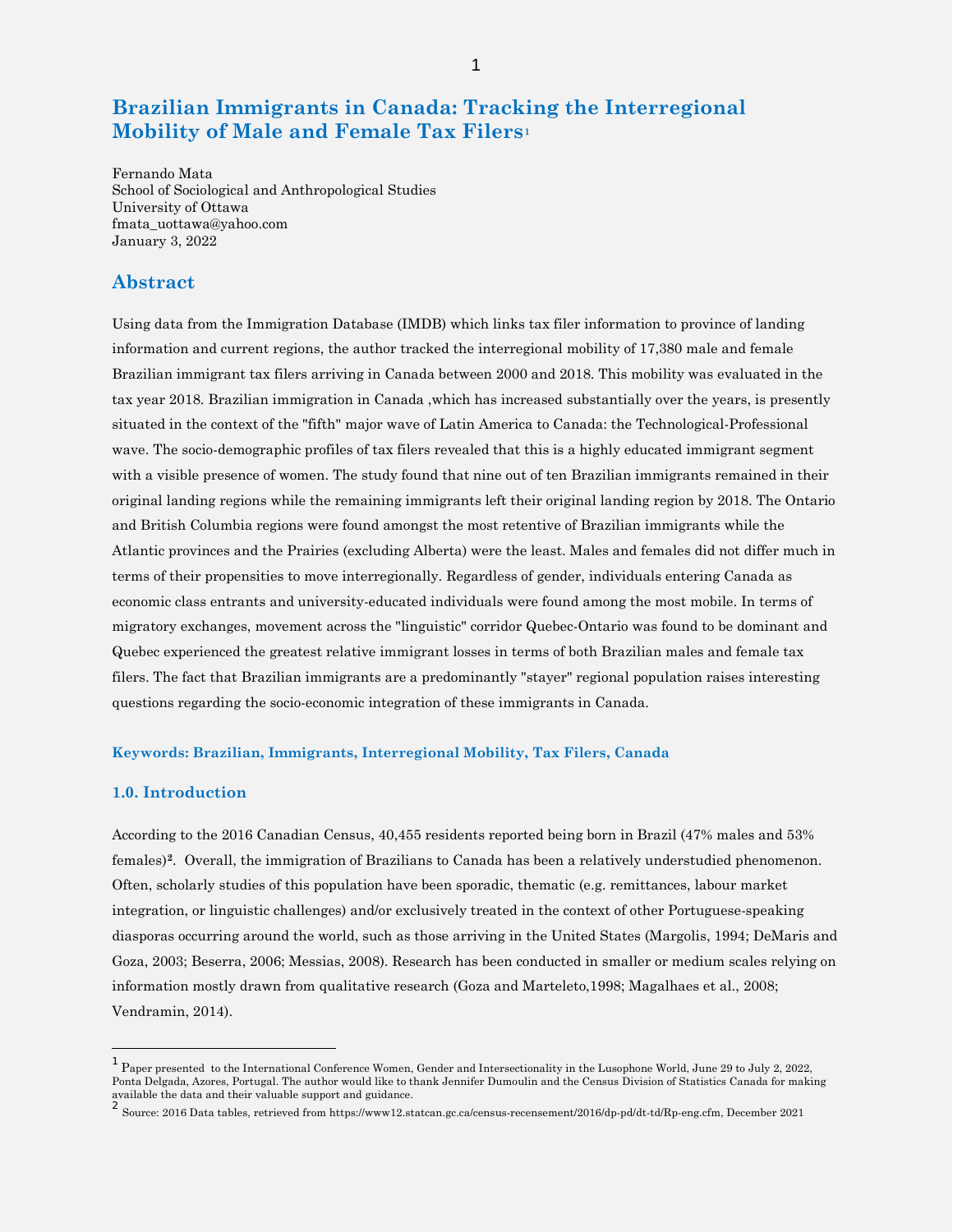Barbosa (2009) pinpoints Brazil's economic crisis of the 1980s, the lack of occupational opportunities and a sharp increase in violent crime in large urban centers as root causes pushing people to emigrate to Canada and other destinations. The Canadian federal and Quebec provincial governments have regularly promoted immigration through ads in newspapers, magazines, public meetings, and consultations. In her survey with 119 Brazilians living in various parts of Canada, Barbosa found that 65% identified Canada as their first choice for immigration because of Canada's high standard of living, the safety of its cities, and its economic stability. However, upon arrival, Brazilian immigrants faced numerous challenges in terms of their socio-economic and occupational integration. Many did not find jobs commensurate with their educational qualifications and were concentrated in "secondary" labour market type of occupations**[3](#page-1-0)**. In her study of Brazilian residents in Ontario, Maghalaes et al. (2008) found that despite 70% of survey respondents having a university level of education, they struggled to find jobs outside factory work, housework, cleaning and other personal services. Similarly, in his small qualitative sample from Metropolitan Toronto, Vendramin (2014) found that both Brazilian males and females felt that their occupational struggles were compounded by the lack of recognition of foreign credentials (which hamper social mobility) and, in some cases, racial discrimination, as some Brazilians are members of visible minority groups.

The migratory journey of Brazilians does not necessarily end upon arrival to Canada. Many, eventually, move from their original regions of landing to other regions where social mobility and employment security prospects are perceived to be met (Van Hear et. al., 2018). The secondary migration of Brazilian immigrants in Canada is important to study because it reflects the spatial dimension of their socio-economic immigrant integration. To cross regional boundaries, Brazilian immigrants must overcome significant distance, as well as institutional and linguistic-related barriers. Migration decisions of immigrants in their new countries are closely tied to the perceived cost and benefit of moving elsewhere (Richmond, 1988; Nogle,1994; Zavodny, 1999; Aslund & Olof-Ruth, 2007). Regional business cycles have also been linked to secondary migration (Orrenius & Zavodny, 2009). Before the fall of oil prices, resource-rich Canadian provinces such as Alberta and Saskatchewan experienced economic "booms" leading to increased in-migration of skilled and non-skilled immigrant labour from the Atlantic Provinces, Quebec, and Ontario. Demographic literature also suggests that the presence of family, friends, and co-ethnics, particularly in the more prosperous regions, supports migrations decisions (Chiswick & Miller, 2005)

Using tax filer longitudinal data (e.g. the IMDB database), the purpose of this paper is to explore the interregional mobility of a sample of male and female Brazilian immigrants arriving during the 2000-2018 period. A comparative gender analysis was also undertaken to examine how women and men differentially have participated in regional mobility exchanges. The paper attempts to address four central research objectives. These are: a) to examine the degree of participation of males and females in interregional mobility exchanges, b) obtain a general picture in terms of retention rates and migratory exchanges of male and female immigrants across the various Canadian regions, c) identify the typical origin and destination regions for Brazilians in Canada, and d) examine gender differentials in terms of spatial mobility by education and intake classes at admission as these are factors singled out as important socio-demographic drivers of immigrant mobility (see for

2

<span id="page-1-0"></span> $\frac{3}{3}$  While primary markets are composed of specialized, higher paid jobs and employment stability and mobility, secondary markets consist mostly of low-paid, low-status jobs that offer little protection and are usually dead-end (Dekker et. al., 2002). The strong concentration within working class occupations is singled out by Nunez (2012) as one of the most important challenges for the Lusophone community of Canada.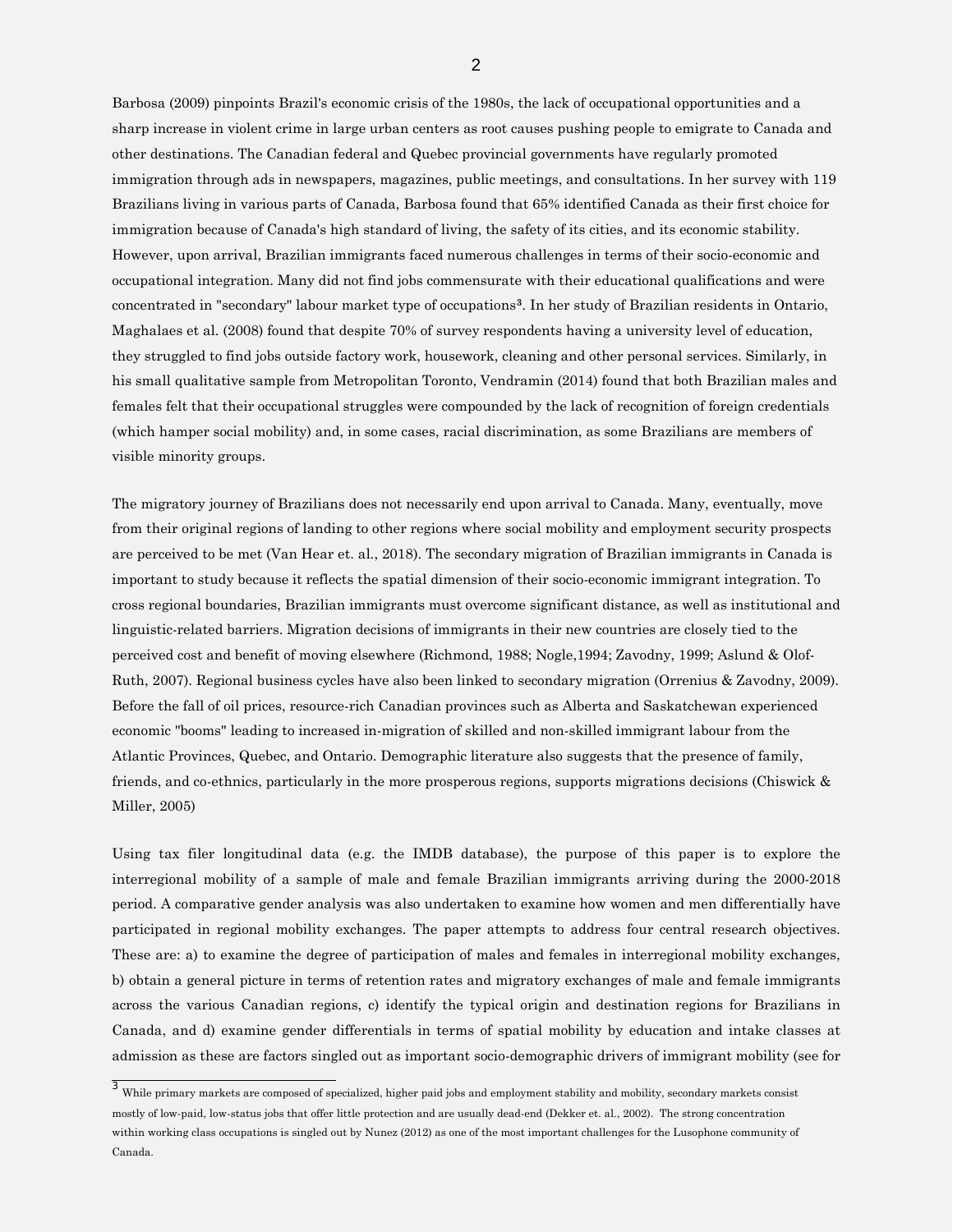instance: Picot, 2004; Bonikowska, et. al., 2015).

#### **2.0. Data Sources and Research Activities**

The IMDB (Immigration Database) provides an excellent opportunity to track the secondary migration patterns of Brazilian immigrants through its unique linkage between the information captured by both the immigration and taxation programs**[4](#page-2-0)**. Immigrants are identified through information provided on their confirmation of permanent residency documents at landing and allows for the tracking (on an annual basis) of the location of those immigrants through both the province and postal code information provided on their tax returns**[5](#page-2-1)**.

A special table (SCS-504) was drawn from the IMDB master file of immigrant tax filers**[6](#page-2-2)**. This table provided detailed information on the region of the landing of immigrants, age, gender, educational levels, immigrant intake categories of admission (economic, family, and refugee), country of citizenship of immigrants as well as several tax reporting years. Within the context of the IMDB data definitions, interregional mobility is approximated by the difference between an immigrant's stated region of destination at the time he or she was admitted as a permanent resident to Canada and his or her place of residence at the 2018 tax year. The 2018 tax year was chosen to study to provide the latest time point of observation available in the data release. It should be noted that only individuals aged 25 to 64 during the 2018 tax reporting year are included in the present analysis.

To examine the patterns of interregional mobility of male and female Brazilian tax filers, three main research activities were undertaken. These entailed: 1) calculating regional retention rates (RRs) by various sociodemographic and administrative markers of immigrants, 2) calculating net migration rates to identify Canadian regions that benefited from the residential changes of tax filers during the observation period, and 3) pinpointing the typical origins and destinations of Brazilian immigrants**[7](#page-2-3)**. In demographic analysis, retention rates are used as indicators of residential preferences and, in the case of immigrant groups, sometimes to assess the relative success of immigrant settlement programs and interventions. Net migration rates (NMRs) are also useful demographic indicators as they provide information on net regional gains or losses (e.g. people arriving minus those leaving a given geographical area) relative to the intended immigrant population at arrival.

# **3.0. Some Terms Used in the Paper**

Latin America: Geographical region comprising 19 Spanish and Portuguese speaking countries of North, Central America, South America, and the Caribbean, except Puerto Rico due to its special status.

<span id="page-2-0"></span><sup>4</sup> This dataset is currently administered by Statistics Canada. For more information on the IMDB please visit [https://www23.statcan.gc.ca/imdb/p2SV.pl?Function=getSurvey&SDDS=5057 .](https://www23.statcan.gc.ca/imdb/p2SV.pl?Function=getSurvey&SDDS=5057)

<span id="page-2-1"></span><sup>5</sup> Immigrants who do not file tax returns (for example, children) or for whom the linkage between the immigration and tax system failed are absent from the database and are not accounted for in the number of movers and non-movers or in the calculation of migration rates presented in this profile. As a result, the actual number of movers and non-movers would be higher than that reported for tax filers. It should also be noted that immigrants who left the country or do not file a tax return in the year of observation are not accounted for in any calculations.

<span id="page-2-2"></span><sup>6</sup> Release date to the author: October 2021. Note: the table counts in the special IMDB table are rounded to 0 or 5.

<span id="page-2-3"></span> $^7$  This research involved an intensive analysis of origin-destination matrices (7 x 7) calculated for different genders, immigrant intake classes and countries of citizenship.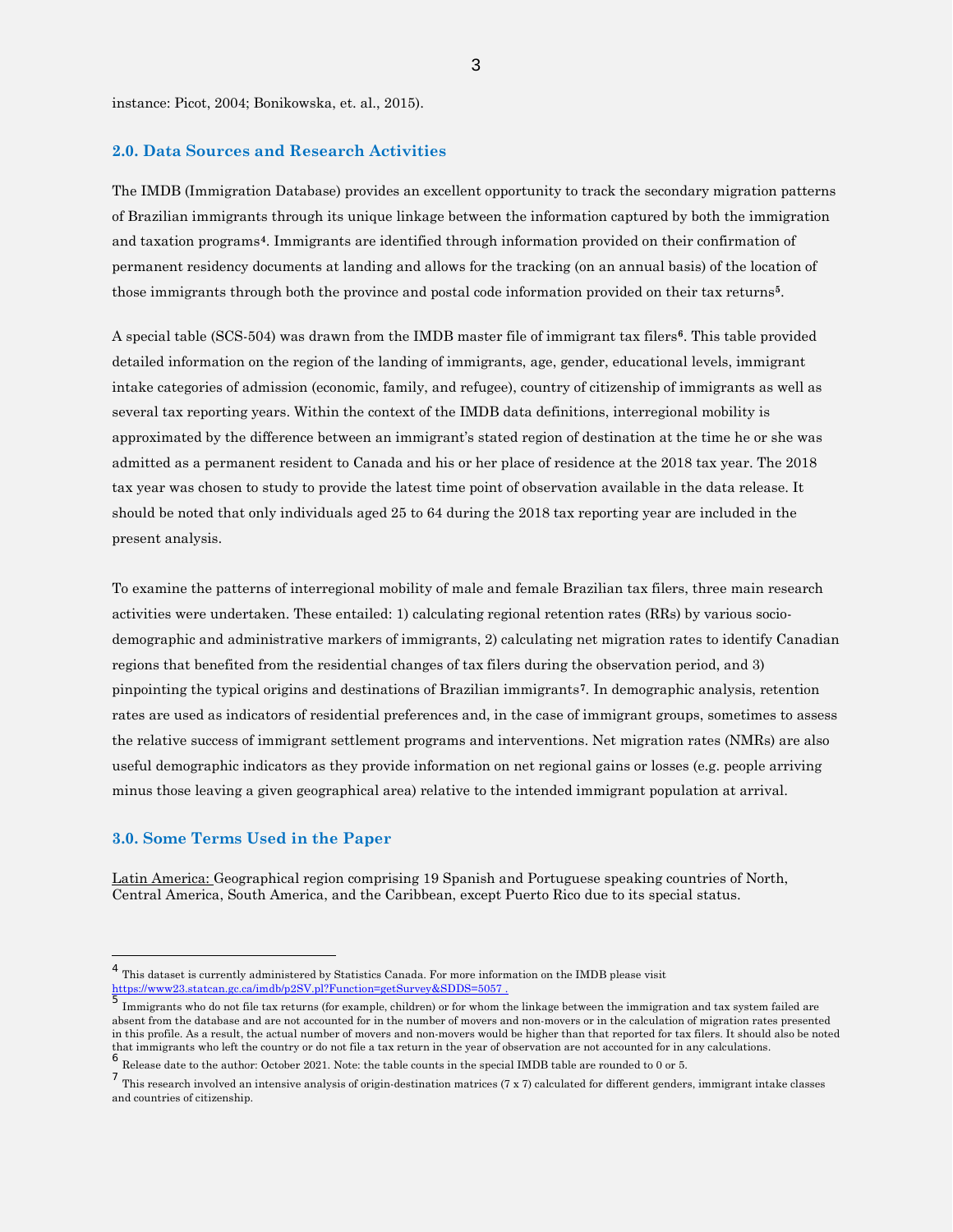Permanent Residents: Individuals who have been lawfully permitted to settle in Canada under the three major immigrant intake classes: economic, family, and refugee.

Immigrant Intake Class: the status of entry upon legal admission to Canada. The economic class comprises individuals such as skilled workers, business immigrants, and/or sponsored dependents of skilled dependents. The family category comprises immigrants with immediate family members already living in Canada and is required to have a sponsor (typically the family member) who has agreed to provide financial support for a period of three to ten years following arrival. The refugee category comprises three types of refugees: statesponsored, privately sponsored, and asylum (e.g. protected persons).

Country of Citizenship: A country where the person has citizenship. Citizenship can be obtained by birth or naturalization.

Destined at Landing (IMDB): The total number of immigrants admitted as permanent residents intended for the regions arriving between 2000 and 2018 and observed in the tax year 2018.

Out-Migration from a Region (IMDB): Total number of immigrants, who landed in a region between 2000 and 2018 and who still resided in Canada but not in their destination region in the tax year 2018, by region of destination.

In-Migration to a Region (IMDB): Total number of immigrants who landed in a region between 2000 and 2018 who were not destined to the region in which they resided in the tax year 2018, by region.

Destined and Resident in the Tax Year 2018 (IMDB): Total number of immigrants who landed between 2000 and 2018 and who still resided in their destination region in the tax year 2018.

Retention Rate (RR): The percentage of immigrants who arrived between 2000 and 2018 who resided in their region of destination in the tax year 2018, by region. **Lower retention rates for groups signal greater interregional mobility.**

Net Migration Rate (NMR): The number of in-migrants to a particular region less those who left the region for another region over the destined landing population (expressed as a percentage). **Positive rates signal greater population gains relative to the destined population at landing, negative rates the opposite**.

Canadian Regions: In this paper, the interregional mobility across seven regions is examined<sup>[8](#page-3-0)</sup>. The Atlantic region is located in the Eastern part of Canada. It is rich in natural resources such as fisheries, minerals, hydroelectric capacity, and offshore oil. The French-speaking region of Quebec is the second most populated province of the country and it is where Metropolitan Montreal is located. Quebec's manufacturing and agricultural sectors benefit heavily from free trade with the United States. The Ontario region is the most populated province of the country (39%) and is Canada's economic engine. Much of Canada's manufacturing sector — notable industries such as auto-making, food and beverage, fabricated metals, and others – is located in Ontario. Metropolitan Toronto, the largest city in Canada is located in Ontario. Manitoba is a region located in the center of the country and relies on agriculture, tourism, electricity, oil, mining, and forestry. The Saskatchewan region is beneficiary of farmland and the development of its uranium, potash, shale oil, and other resources. Heavy investment in the province of Alberta's oil sands has significantly boosted employment in the province, particularly in the Fort McMurray region, and has added billions of dollars in revenues. Finally, British Columbia is the third most populated region of Canada, is rich in natural resources and has an advantaged position in the manufacturing, trade as well as the real estate sector. Metropolitan Vancouver is located in this Western Province [9](#page-3-1).

<span id="page-3-0"></span><sup>8</sup> Note: Seven regions of the landing were examined: Atlantic (comprising 4 provinces: New Brunswick, Newfoundland and Labrador, Nova Scotia, and Prince Edward Island), Quebec, Ontario, Manitoba, Saskatchewan, Alberta, and British Columbia (B.C). The provinces of Manitoba, Saskatchewan and Alberta are treated as separate regions and not clustered together into one in order to provide greater analytical detail of inflows and outflows.

<span id="page-3-1"></span><sup>&</sup>lt;sup>9</sup> Source[: https://www.thecanadianencyclopedia.ca/en/article/regional-economics](https://www.thecanadianencyclopedia.ca/en/article/regional-economics) [2021-12-09 3:49:32 PM]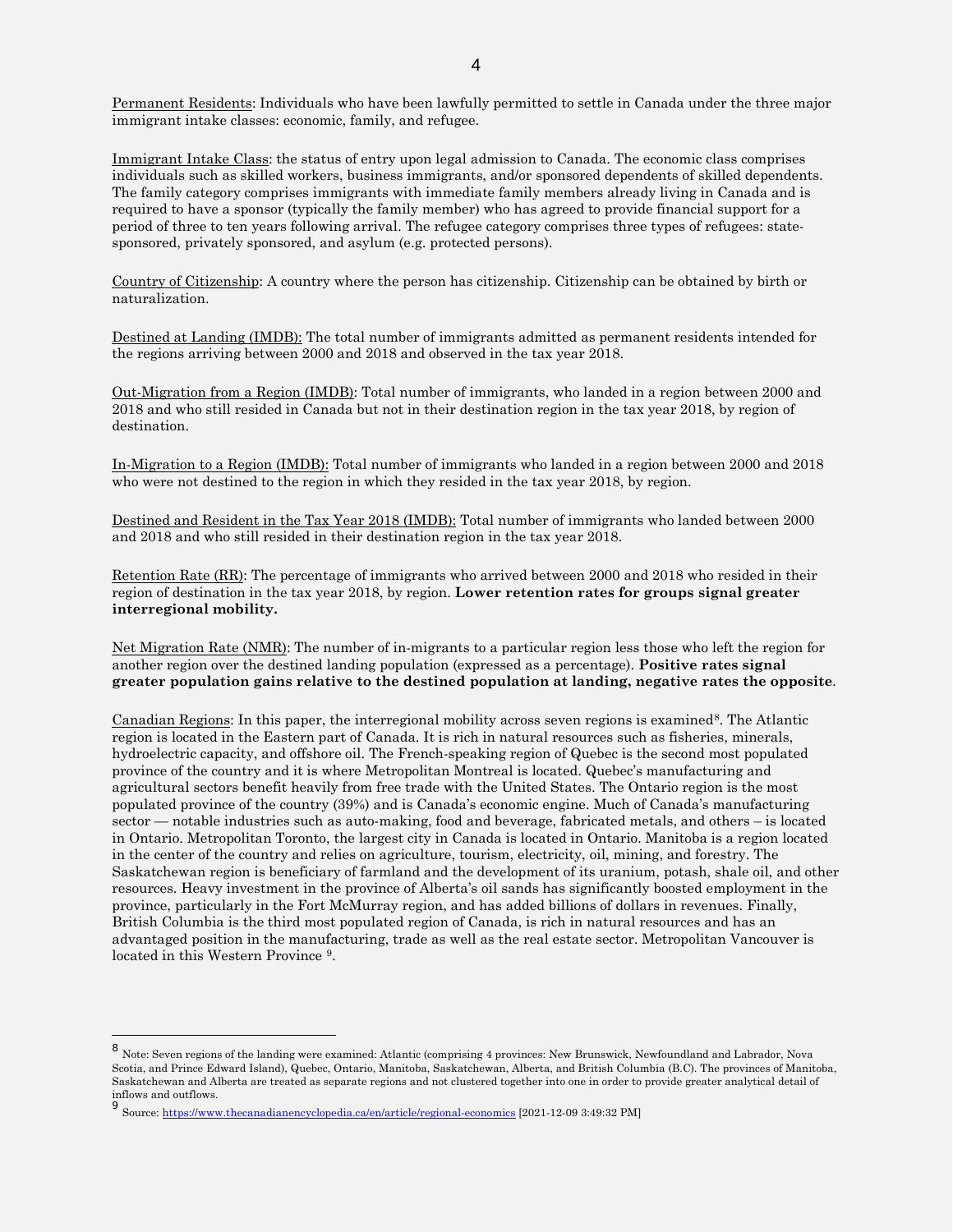

**Chart 1: Map of Canadian Regions Examined in the Study**

### **4.0. Brazilian and Latin American Immigration to Canada**

To provide context for the study of the secondary migration of Brazilian immigrants in Canada, a time series diagram about permanent resident admissions is shown in Chart 2. It visualizes the various "peaks" and "valleys" observed in Brazilian immigration during 1965 and 2015. Five major "peaks" are noticeable in the chart. The first one corresponds to the introduction of the point system of immigrant selection by the 1967 Immigration Act whereby education, skills, and language abilities became the main selection criteria for immigrant admissions. This new legislation removed restrictions previously imposed on migration from the South American region allowing thousands of skilled workers to enter Canada. The second one coincided with the military juntas of the 1970s. The third "peak" occurred in the '80s where economic crises became more endemic in Brazil and Canada developed specialized immigration programs targeting professional and business class entrants to meet domestic demands for highly skilled manpower. In 1991, the female immigrant intake of immigrants surpassed that of males which, up until today, has not changed. The largest immigrant "peak" was observed in 1992 coinciding with the flood and security crises affecting the presidency of Lula Da Silva. Following this period, a final minor "peak" was observed in 2014, the year of the "Petrobras" corruption scandal.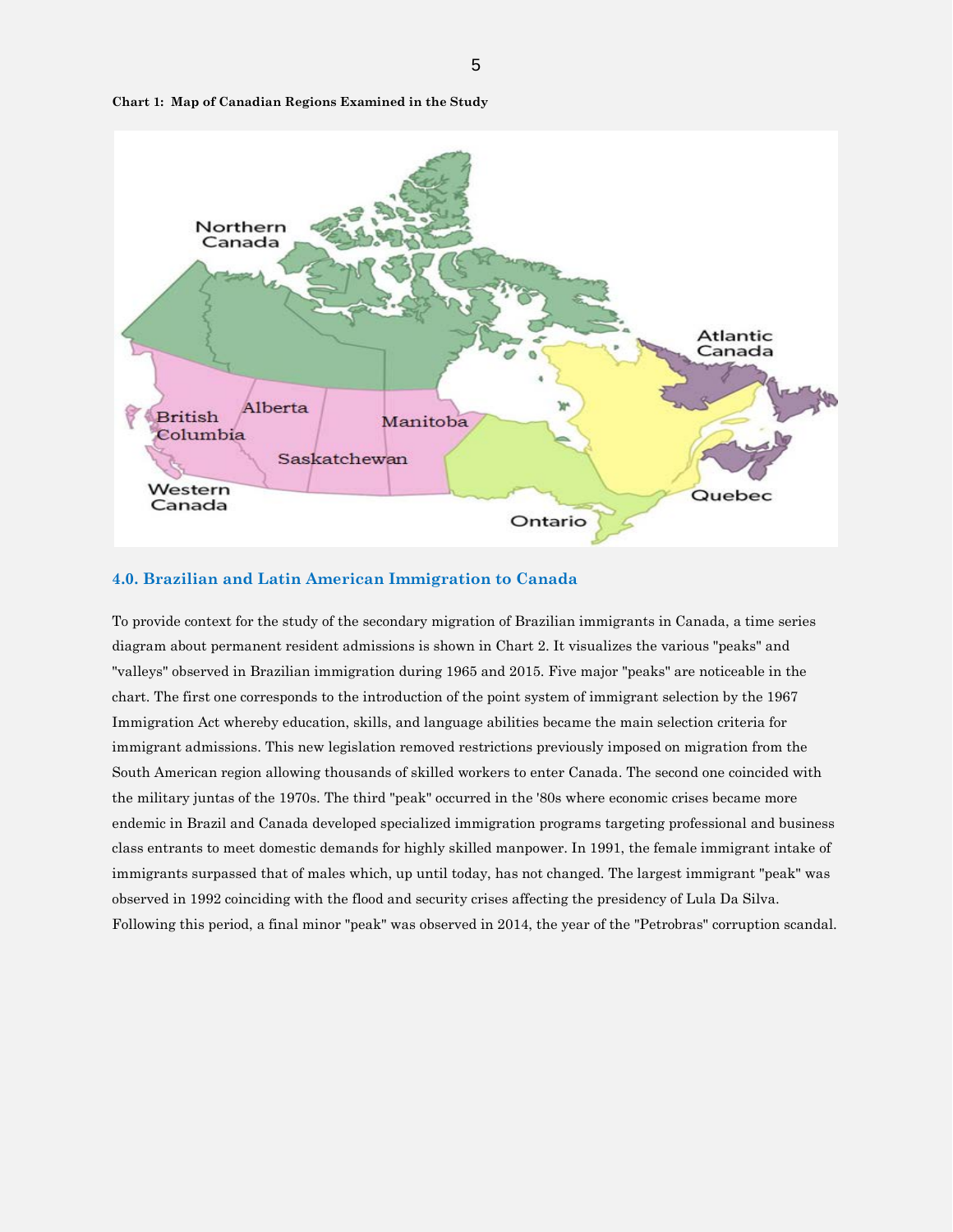

**Chart 2: Admissions of Permanent Residents by Years, Brazilian Males and Female Citizens, Canada 1965-2015**

Sources: (1) 1965-1979: Table 14, Immigration Statistics, Employment, and Immigration Canada, (2) 1980-2015: Permanent Residents – Ad Hoc IRCC (Specialized Datasets)- Admissions of Permanent Residents by Country of Citizenship (Q1-Q2 2016 ranking), 1980 - Q2 2016. Note: some figures may be rounded.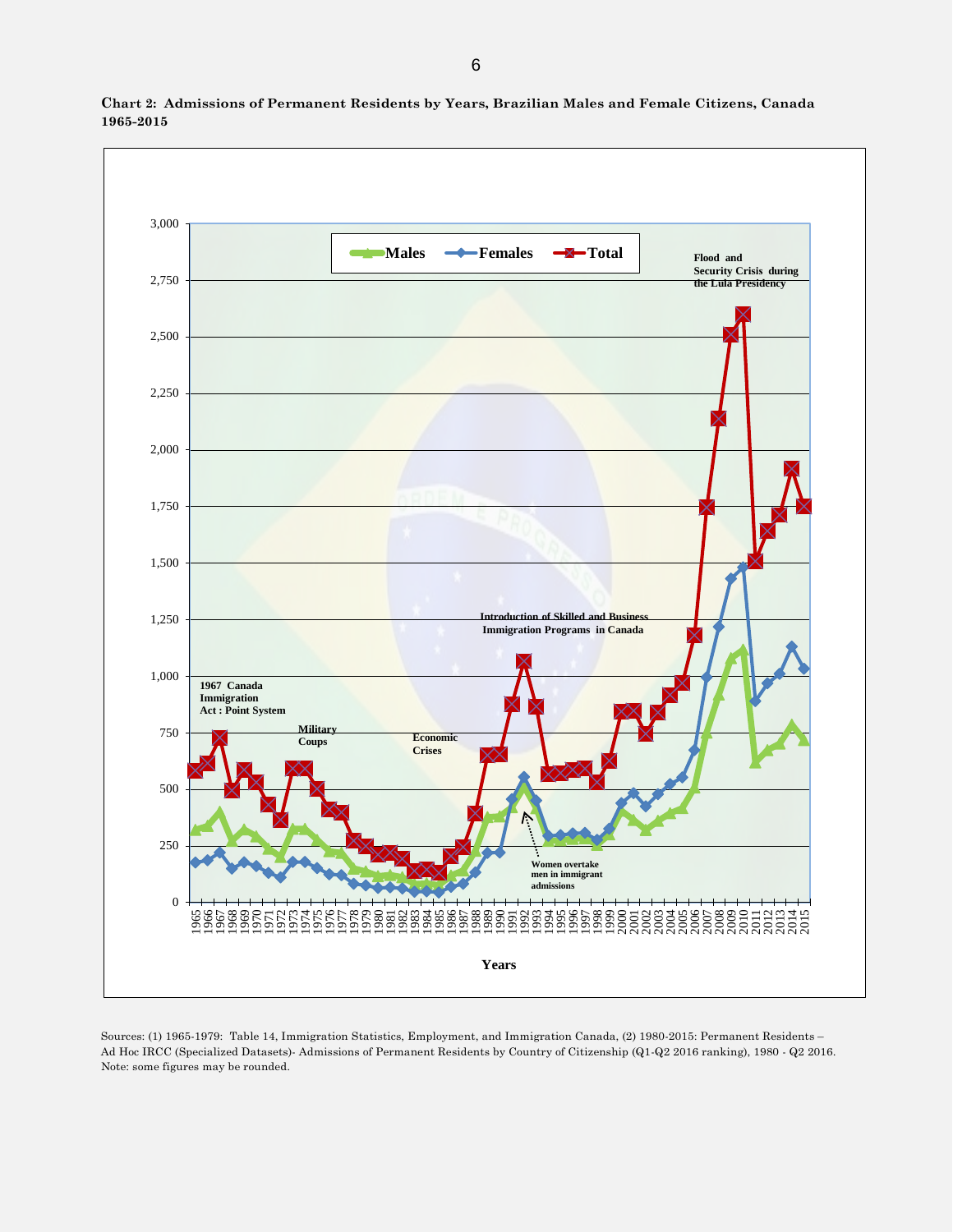

**Chart 3: Admissions of Permanent Residents by Country of Citizenship and Years, Selected Latin American Countries, 1965-2015**

Sources: (1) 1965-1979: Table 14, Immigration Statistics, Employment, and Immigration Canada, (2) 1980-2015: Permanent Residents – Ad Hoc IRCC (Specialized Datasets)- Admissions of Permanent Residents by Country of Citizenship (Q1-Q2 2016 ranking), 1980 - Q2 2016. Note: some figures may be rounded.

The largest intake of Brazilian immigrants to Canada overlaps in time with what is called the "fifth" wave of Latin American immigrants: the Technological-Professional (Mata, 2021b). Chart 3 displays a time series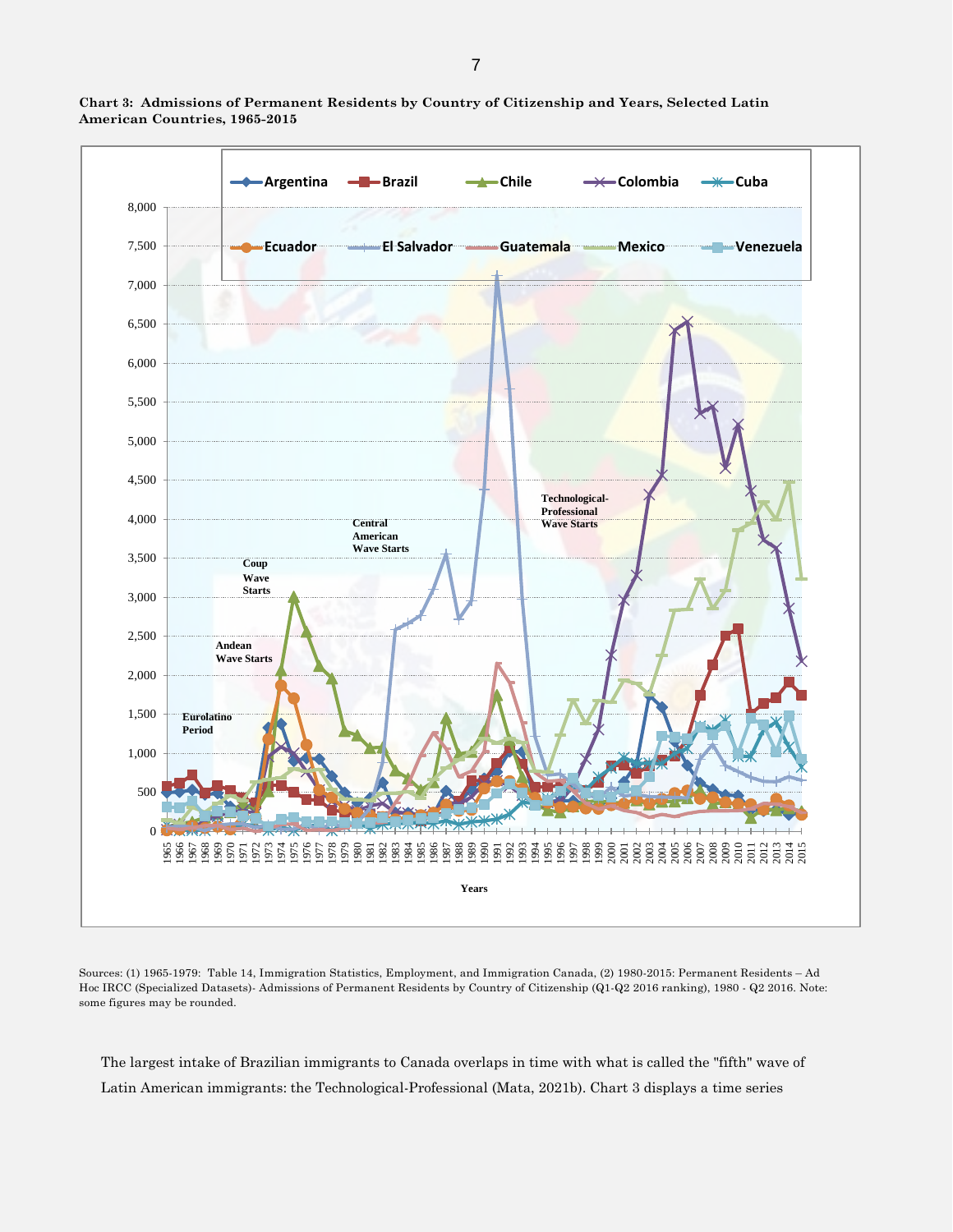identifying all these waves by year. The "fifth" wave was triggered around the mid-1990s. It comprises a mixed group of individuals ranging from professional and highly skilled workers drawn from the STEM**[10](#page-7-0)** industries to individuals of lower educational profiles who have regularized their status after being initially admitted as visitors, temporary workers, students, and/or refugee claimants**[11](#page-7-1)**. Citizens from Colombia, Mexico, Brazil, Cuba, and Venezuela are the most representative members of the wave. Economic instability, health crises, rising social conflict, and a deep socio-economic restructuring are said to be the major push-related factors associated with this particular wave (ECLAC, 2019). The heterogeneity both in terms of the social-demographic background mix and pathways or trajectories towards permanent residency (e.g. from a "precarious" status to "non-precarious")**[12](#page-7-2)** suggests this particular wave has a dual character whereby two separate immigrant streams appear to coalesce in time. The peak of the technologicalprofessional wave occurred in 2006 when about 6.5 thousand Colombians were admitted as permanent residents to Canada (President Uribe's administration)**[13](#page-7-3)**. The Mexican peak of the wave occurred more recently in 2014 when about 4.5 thousand were admitted. Brazilian, Venezuelan, and Cuban immigration have also kept pace with that of Colombian and Mexican admissions**[14](#page-7-4)**.

#### **5.0. Tax Filer Sample Profiles**

A total of 17,380 Brazilian immigrant tax filers were captured by the IMDB data (6,965 males and 10,465 females) and observed in the tax year 2018. Females were over-represented in the sample (60% compared to 40% of males). The majority of tax filers (60%) had arrived during the 2009-2018 period and the remaining 40% during 2000-2008. About three out of four of them had a university education (75%) which was closely associated with their conditions of admission as economic class applicants (68%), which are selected based on education, skills, and language proficiency. The proportions of family class entrants were found higher for females compared to males (38% to 24%) suggesting that many of them may have also been sponsored by spouses and/or relatives. The proportion of refugee entrants among both male and female Brazilian immigrants was minimal (1%).

Examination of the table also reveals that Ontario and Quebec were the most preferred landing destinations: 42% and 33% for males and 42% and 31% among females respectively. About 90% of the 2018 taxes were reported from the metropolitan areas of the seven regions suggesting strong concentrations of tax filers around

8

<span id="page-7-1"></span><span id="page-7-0"></span><sup>&</sup>lt;sup>10</sup> STEM refers to the Science, Technology, Engineering and Mathematics sectors.<br><sup>11</sup> Some Canadian scholars suggest that many immigrants of the fifth wave who later regularize their status (precarious to non-precarious) be part of the non-permanent resident pool of previous years (Goldring and Landolt, 2021). The case of Mexican agricultural workers has been, perhaps, one of the most studied (McLauglin and Hennebry, 2013; Basok et. al 2014; Villegas 2020). At the time of the 2016 Census there were 25,415 individuals reporting different Latin American ethnic origins who were counted as non-permanent residents (13,345 males and 12,065 females). More than a third of them (34%) of them were Mexicans, 19% Brazilian and 13% Colombian. In terms of educational profiles, 44% had attained secondary education or less, 40% university education and 16% some post-secondary education or college level. See Table A-1 in the Appendix for more details.<br><sup>12</sup> Under the differential inclusion theoretical framework and using samples of Latino and Caribbean workers living in Toronto, Goldring and

<span id="page-7-2"></span>Landolt (2021) have carried out interesting work in this regard.<br><sup>13</sup> According to Alcala et. al. (2008),the root causes of Colombian migration to Canada are the violence and poverty affecting a significant

<span id="page-7-3"></span>segment of the population. Humanez Blanquicett (2019) ties these causes to the various "waves" of Colombians arriving to the city of Montreal in the last decades. Although early Colombian immigration to Canada comprised many economic and family class admissions, it also had a significant number of refugee class entrants which faced severe integration challenges (Veronis, 2010). In 2004, Colombia became the primary source of refugee claimants in Canada.

<span id="page-7-4"></span><sup>&</sup>lt;sup>14</sup> Brazilian immigration to Canada has a significant number of individuals arriving as professionals and highly skilled economic class entrants. Vendramin (2013) found that many of these Brazilian workers, despite being highly educated, tend to be concentrated in occupations related to the "secondary" occupational sector of low-paid jobs. Occupational challenges are greater for Colombians, Venezuelan and Cuban immigrants which have larger contingents of refugee class entrants. Between 2015 to 2019, there was an extraordinary 467% percent increase in Venezuelan asylum claimants in Canada (GC, 2020).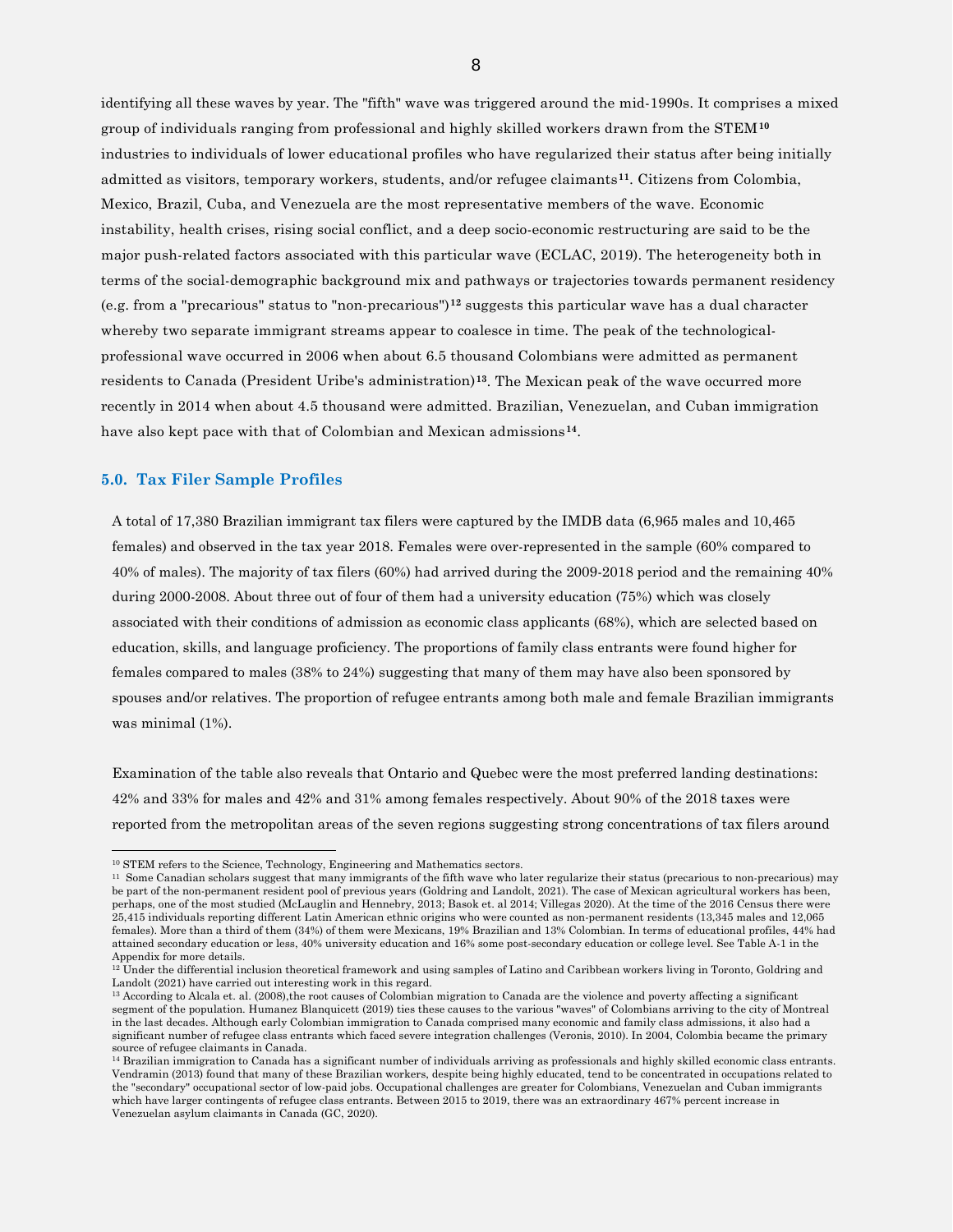these areas. In terms of income profiles, median employment incomes reveal notable gaps between the Brazilian working male and female populations at tax years 2004 and 2018. In the tax year 2014, the gender gap amounted to Can\$ 44.4 thousands in favour of males while in the tax year 2018 this gap amounted to Can\$57.7 thousands.

| Characteristics               | <b>Both Genders</b> | <b>Males</b> | <b>Females</b> |
|-------------------------------|---------------------|--------------|----------------|
|                               |                     |              |                |
| N                             | 17,380              | 6,965        | 10,415         |
| <b>Period of Arrival</b>      |                     |              |                |
| Arrived before 2009           | 42%                 | 40%          | 44%            |
| Arrived 2009-2018             | 58%                 | 60%          | 56%            |
| <b>Educational Level</b>      |                     |              |                |
| Secondary or Less             | 14%                 | 15%          | 14%            |
| Some Postsecondary            | 11%                 | 12%          | 10%            |
| Bachelor's Degree             | 56%                 | 53%          | 58%            |
| Masters degree or higher      | 19%                 | 19%          | 18%            |
|                               |                     |              |                |
| <b>Immigrant Intake Class</b> |                     |              |                |
| Family Class                  | 31%                 | 24%          | 38%            |
| Economic Class                | 68%                 | 75%          | 61%            |
| Refugee Class                 | $1\%$               | $1\%$        | $1\%$          |
|                               |                     |              |                |
| <b>Region at Landing</b>      |                     |              |                |
| Atlantic                      | $1\%$               | $1\%$        | $1\%$          |
| Quebec                        | 32%                 | 33%          | 31%            |
| Ontario                       | 42%                 | 42%          | 42%            |
| Manitoba                      | 2%                  | 2%           | 2%             |
| Saskatchewan                  | 1%                  | 1%           | $1\%$          |
| Alberta                       | 8%                  | 7%           | 9%             |
| British Columbia              | 14%                 | 14%          | 14%            |
| % Reporting 2018 Taxes from   |                     |              |                |
| a regional CMA*               | 90%                 | 92%          | 93%            |
|                               |                     |              |                |
| Total                         | 100%                | 100%         | 100%           |
|                               |                     |              |                |
| MEDINC TX 2004 (thousands)    | Can\$ 62.7          | Can\$ 84.9   | Can\$ 40.5     |
| MEDINC TX 2018 (thousands)    | Can\$ 121.3         | Can\$ 150.1  | Can\$ 92.4     |

**Table 1: Brazilian Immigrant Tax Filers by gender, socio-demographic, residential and economic characteristics\*, Tax Year 2018, 2000-2018** 

\* According to Statistics Canada a census metropolitan area or CMA is formed by one or more adjacent municipalities centred on a population centre (known as the core). A CMA must have a total population of at least 100,000 of which 50,000 or more must live in the core. Symbols: MEDINC=Median Employment Income 25-64 working population, Tax Year 2018. Source: Special Table SCS-504, Longitudinal Immigration Database (IMDB)

# **6.0. Interregional Mobility Findings**

#### **6.1. Ontario retained the greatest number of Brazilian males and females; Manitoba, Saskatchewan, and the Atlantic regions the least**

Charts 4 and 5 present the regional retention and net migration rates calculated for Brazilian male and female tax filers arriving between 2000-2018 and observed at the tax year 2018**[15](#page-8-0)**. Tables 1 and 2 provide the

<span id="page-8-0"></span><sup>15</sup> Illustrative example: Of the 3,455 Brazilian males who arrived as permanent residents who landed in Ontario, 3,130 still lived in the region in tax year 2018. Thus, the retention rate for this region was (3130/3455) or .91. Between 2000-2014, Ontario received 380 new immigrants while 250 left the province, leaving a net migration of 130 individuals. Expressing this net migration as a percentage of the destined population of landing, the calculated net migration rate (%) was ((130/3455)\*100) or about +3.8%.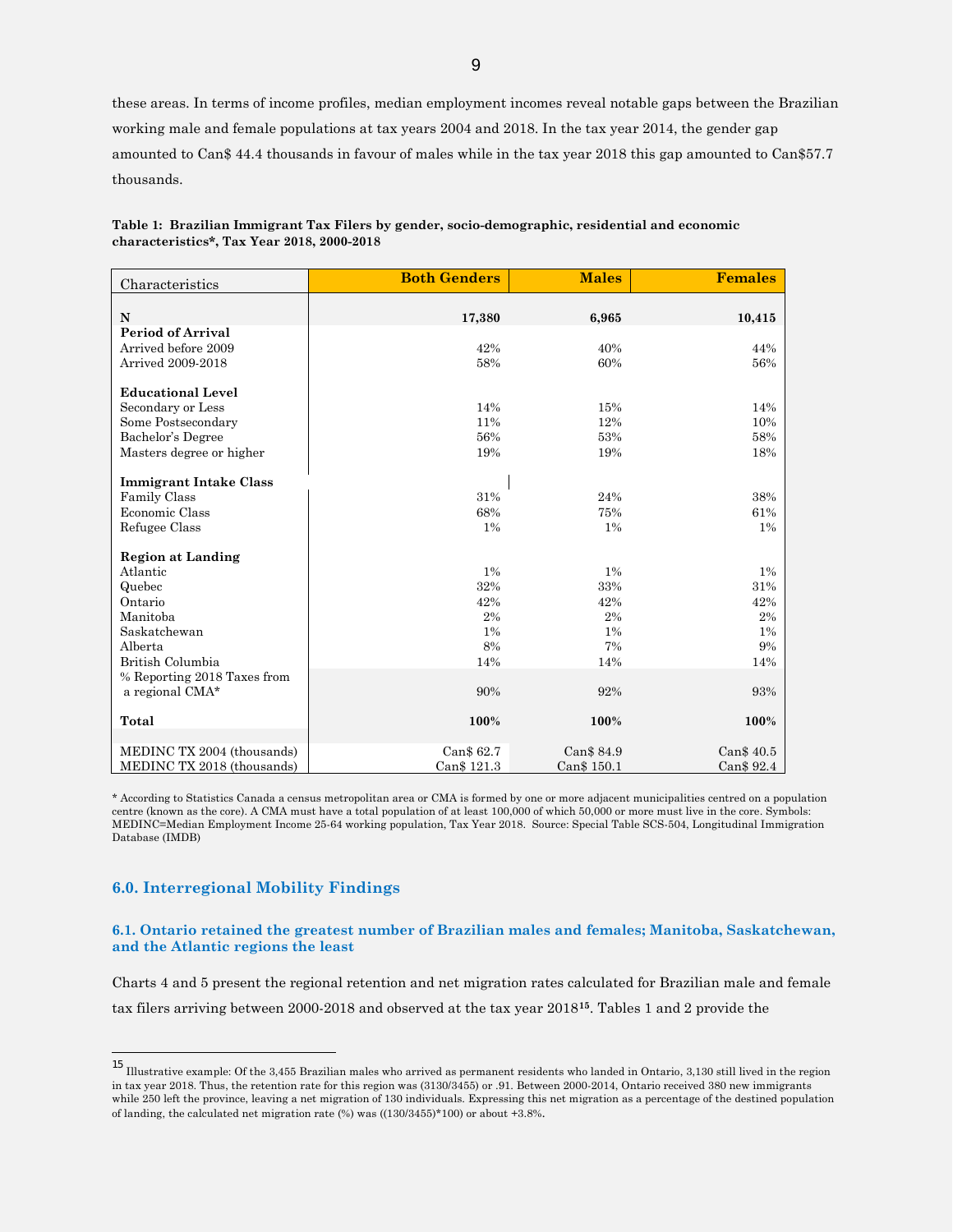calculations upon which these charts are based. The Ontario region was found to be the most retentive region for both male and female immigrants with retention rates of .91 respectively. Quebec, Alberta and British Columbia were also highly retentive with rates ranging from .80 to .85. The least retentive regions were the Prairies ones (Manitoba and Saskatchewan) and particularly the Atlantic region. Only 35% of male immigrants and 47% of female immigrants remained in the latter region by the tax year 2018. Net migration rates reveal that the greatest relative losses for males corresponded to the Saskatchewan region (about -33.3% of its original intake) and, in the case of females, Manitoba (-15.4% of its original intake). The findings suggest that Brazilians remained in the provinces with a greater industrial base and, to a lesser extent, in those rich in natural resources and agricultural infrastructures





Source: Special Table SCS-504, Longitudinal Immigration Database (IMDB)



| <b>Brazilian Male</b><br><b>Tax Filers</b> | <b>Destined at</b><br>Landing<br>(a) | $In-$<br>migration<br>(b) | $Out-$<br><b>Migration</b><br>(c) | <b>Net</b><br><b>Migration</b><br>$(d)=(b)-(c)$ | <b>Destined</b><br>and<br>Residing<br><b>TX 2018</b><br>(e) | RR:<br><b>Retention</b><br>Rates<br>(e)/(a) | $%$ NMR:<br>((d)/(a))x<br>100 |
|--------------------------------------------|--------------------------------------|---------------------------|-----------------------------------|-------------------------------------------------|-------------------------------------------------------------|---------------------------------------------|-------------------------------|
| Atlantic                                   | 85                                   | $\Omega$                  | 10                                | $-10$                                           | 30                                                          | 0.35                                        | $-11.8%$                      |
| Quebec                                     | 2,160                                | 85                        | 290                               | $-205$                                          | 1815                                                        | 0.84                                        | $-9.5\%$                      |
| Ontario                                    | 3,455                                | 380                       | 250                               | 130                                             | 3130                                                        | 0.91                                        | 3.8%                          |
| Manitoba                                   | 145                                  | 0                         | 0                                 | $\theta$                                        | 75                                                          | 0.52                                        | $0.0\%$                       |
| Saskatchewan                               | 30                                   | $\Omega$                  | 10                                | $-10$                                           | 15                                                          | 0.50                                        | $-33.3%$                      |
| Alberta                                    | 510                                  | 125                       | 30                                | 95                                              | 415                                                         | 0.81                                        | 18.6%                         |
| <b>British Columbia</b>                    | 970                                  | 110                       | 110                               |                                                 | 785                                                         | 0.81                                        | $0.0\%$                       |

Source: Special Table SCS-504, Longitudinal Immigration Database (IMDB)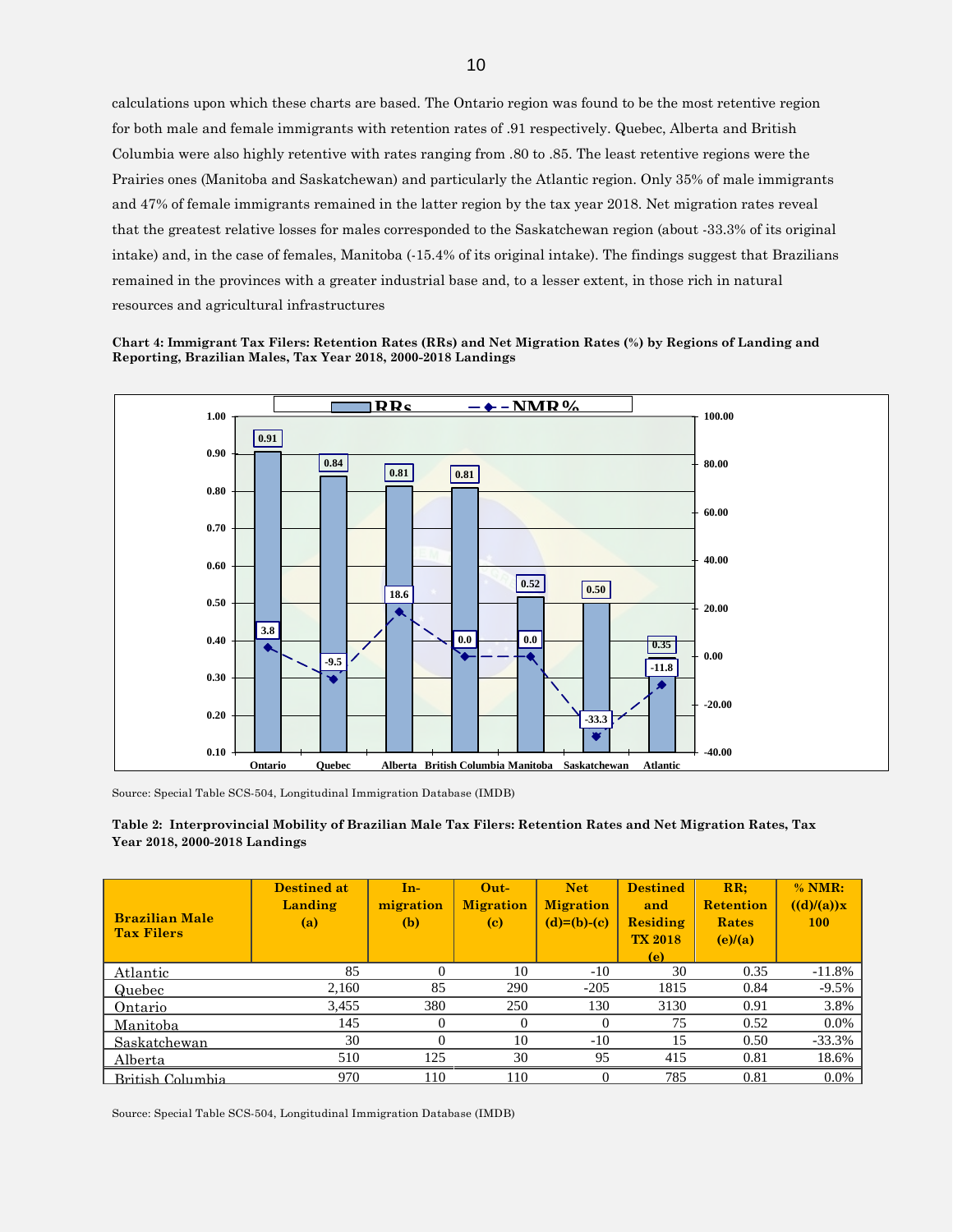**Chart 5: Immigrant Tax Filers: Retention (RRs) and Net Migration Rates (%) by Regions of Landing and Reporting, Brazilian Females, Tax Year 2018, 2000-2018 Landings**



Source: Special Table SCS-504, Longitudinal Immigration Database (IMDB)

#### **Table 3: Interprovincial Mobility of Brazilian Female Tax Filers: Retention Rates and Net Migration Rates, Tax Year 2018, 2000-2018 Landings**

| <b>Brazilian Female</b><br><b>Tax Filers</b> | <b>Destined at</b><br>Landing<br>(a) | In-<br>migration<br>(b) | $Out-$<br><b>Migration</b><br>(c) | <b>Net</b><br><b>Migration</b><br>$(d)=(b)-(c)$ | <b>Destined</b><br>and<br><b>Residing</b><br><b>TX 2018</b><br>(e) | RR:<br><b>Retention</b><br>Rates<br>(e)/(a) | % NMR:<br>((d)/(a))x<br>100 |
|----------------------------------------------|--------------------------------------|-------------------------|-----------------------------------|-------------------------------------------------|--------------------------------------------------------------------|---------------------------------------------|-----------------------------|
| Atlantic                                     | 85                                   | 0                       |                                   | $^{(1)}$                                        | 40                                                                 | 0.47                                        | $0.0\%$                     |
| Quebec                                       | 3.265                                | 145                     | 475                               | $-330$                                          | 2715                                                               | 0.83                                        | $-10.1%$                    |
| Ontario                                      | 5,100                                | 545                     | 385                               | 160                                             | 4640                                                               | 0.91                                        | 3.2%                        |
| Manitoba                                     | 195                                  | 0                       | 30                                | $-30$                                           | 95                                                                 | 0.49                                        | $-15.4%$                    |
| Saskatchewan                                 | 40                                   | 0                       | $\Omega$                          | $\Omega$                                        | 30                                                                 | 0.75                                        | $0.0\%$                     |
| Alberta                                      | 905                                  | 230                     | 75                                | 155                                             | 765                                                                | 0.85                                        | 17.1%                       |
| British Columbia                             | 1.200                                | 235                     | 190                               | 45                                              | 965                                                                | 0.80                                        | 3.8%                        |

Source: Special Table SCS-504, Longitudinal Immigration Database (IMDB)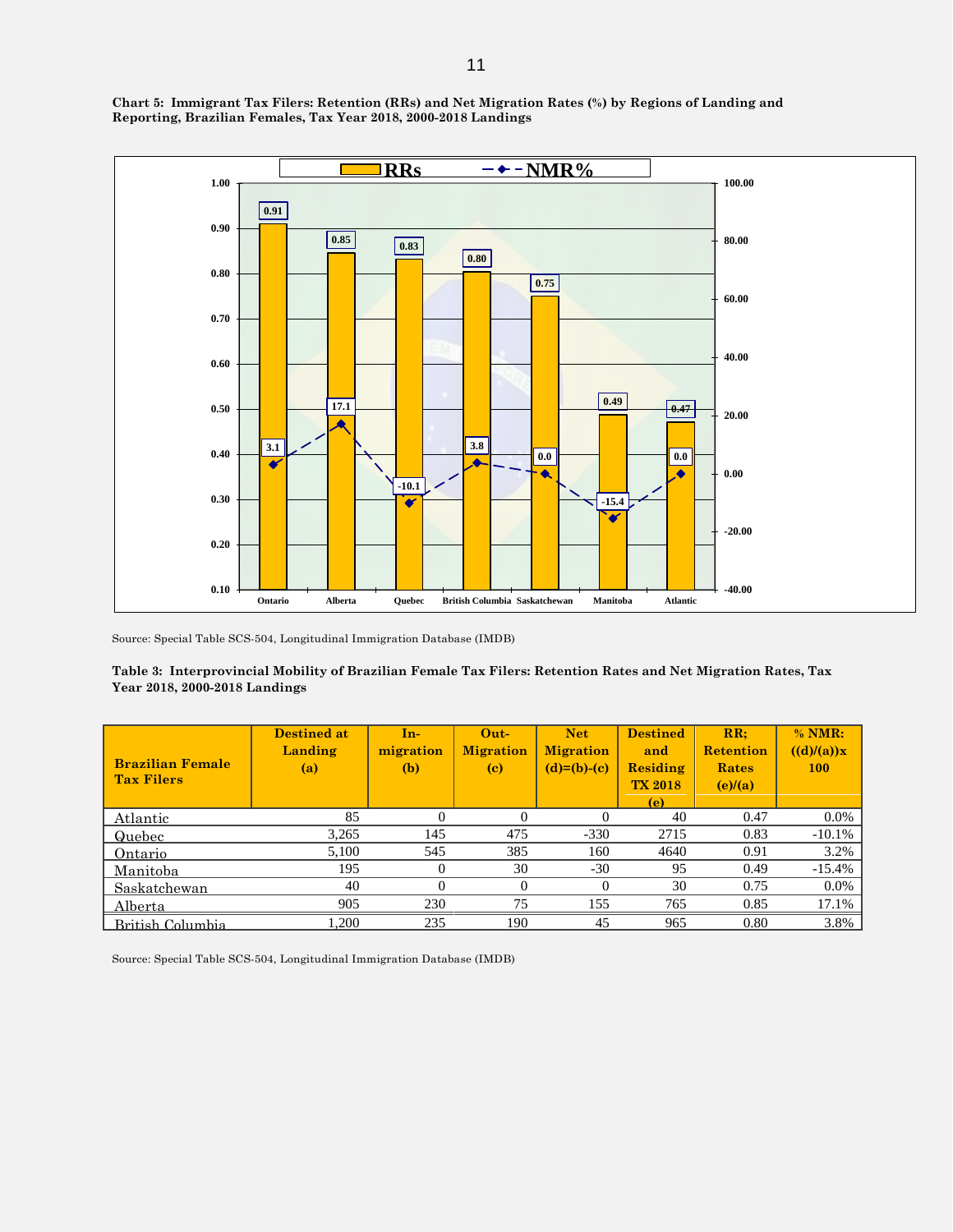#### **6.2. One out of ten Brazilian immigrants had moved out of their original region of landing by 2018, the most mobile: the university-educated, economic class entrants**

Chart 6 presents the Brazilian interregional "stayers" and "movers"**[16](#page-11-0)** captured by the IMDB data sample. About 11% of all Brazilian tax filers (N=1,855 individuals) had left their original region of landing between 2000-2018 (7% females and 4% males). The majority remained in their original regions of landing (89% or 15,525). In terms of propensities to move which are approximated by low retention rates, both males and females admitted as economic class entrants and university-educated ones were found among the most mobile (see chart 7). About 13% of males and 12% of economic entrant females had left their original landing regions by the tax year 2018. The least mobile found were those admitted under the family class and those with nonuniversity levels of education, Most notable case is family class women with lower education: all of them remained in their original regions of landing (RR=1.00). Women were found somewhat more mobile in the earlier arrival period 2000-2008 (RR=.88) compared to the latter 2009-2018 period (RR=,90).





Source: Special Table SCS-504, Longitudinal Immigration Database (IMDB)**Chart**

<span id="page-11-0"></span><sup>&</sup>lt;sup>16</sup> "Movers" are said to be individuals who change their place of residence because moving benefits exceed costs, either because they have much to gain by moving or because they placed unusually low weight on the potential gains from staying in their current place of regional residence (Dahl and Sorensen, 2010). "Stayers", on the other hand, represent population segments that have decided to remain in their current province of residence and/or postpone their migration decisions.)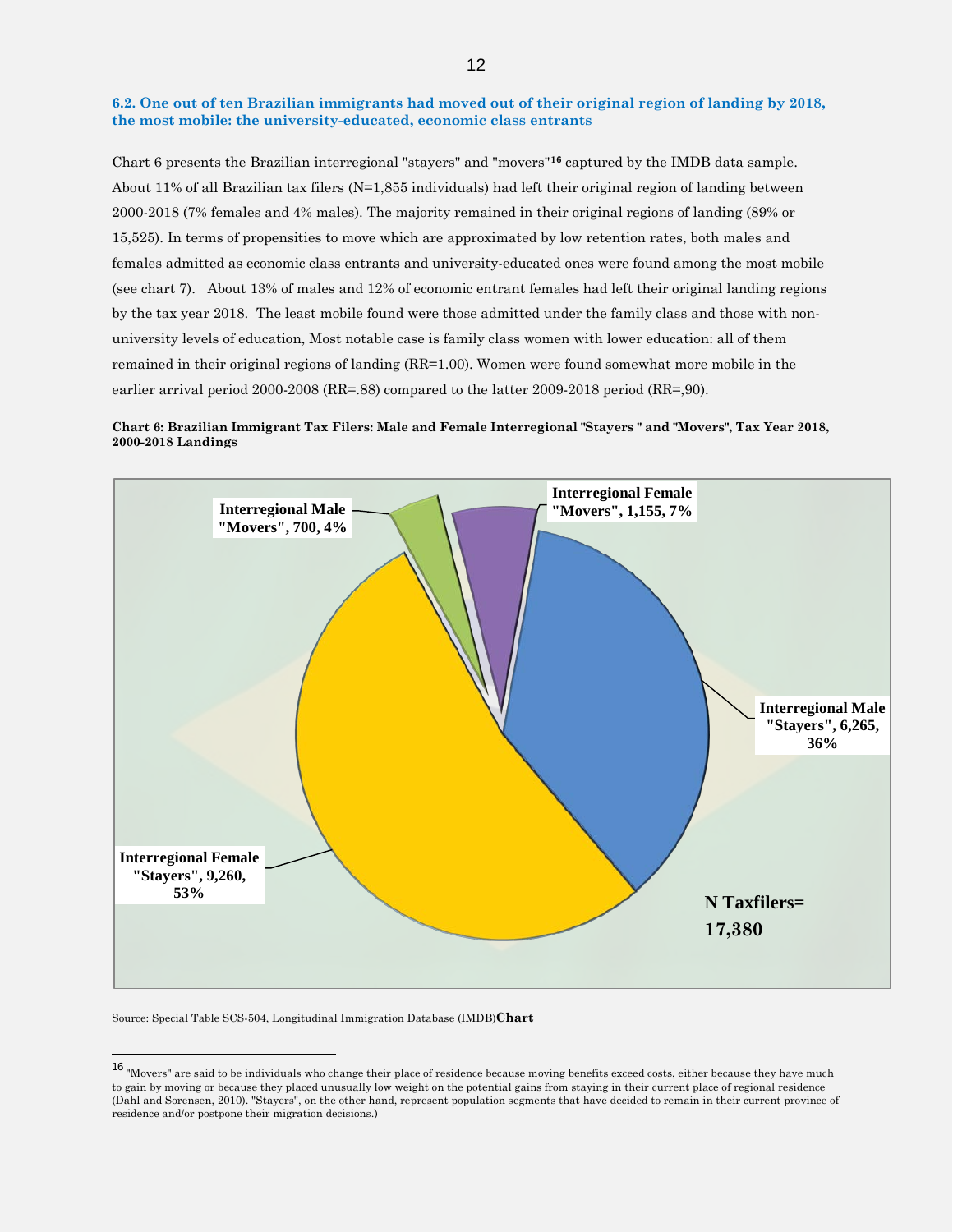

**7: Brazilian Male and Female Immigrant Tax filers: Retention Rates by Immigration Intake Class, Education Level completed and Arrival cohorts, Tax Year 2018, 2000-2018 Landings** 

Source: Special Table SCS-504, Longitudinal Immigration Database (IMDB)

# **6.4. The Ontario-Quebec regional "linguistic corridor" was found to be the dominant one in the migratory exchanges network**

Chart 8 displays the various origins and destinations in percentages of Brazilian tax filers by gender of interregional movers. The figures in the chart suggest that the dominant flow was the movement from Quebec to Ontario (regional "linguistic corridor") for both males and females (31% and 29% respectively) followed by less numerous inflows from British Columbia to Ontario and Ontario to Alberta**.** Using social network graphing, Charts 9 and 10 display in more detail the regional inflows and outflows of Brazilian males and female tax filers. In the network diagrams, the line numbers between vertices (regions) represent counts found outside their regions of landing at the tax year 2018. Counts in the lines close to vertices represent inflows to the region, while more distant ones represent outflows from the region. These graphs reveal the magnitude of the flight of Brazilians from Quebec to Ontario during the observation period. About 220 male tax filers originally destined for Quebec had filed their taxes in Ontario by the tax year 2018. Conversely, 85 originally destined to Ontario did so in Quebec by the same tax year (net loss=-135 individuals). In the case of women, the Quebec loss was even greater (net loss=-195 individuals). The movement of some women from British Columbia to Quebec attenuated somewhat Quebec's loss (net gain=+ 35 individuals) but did not modify the overall picture of migratory exchanges.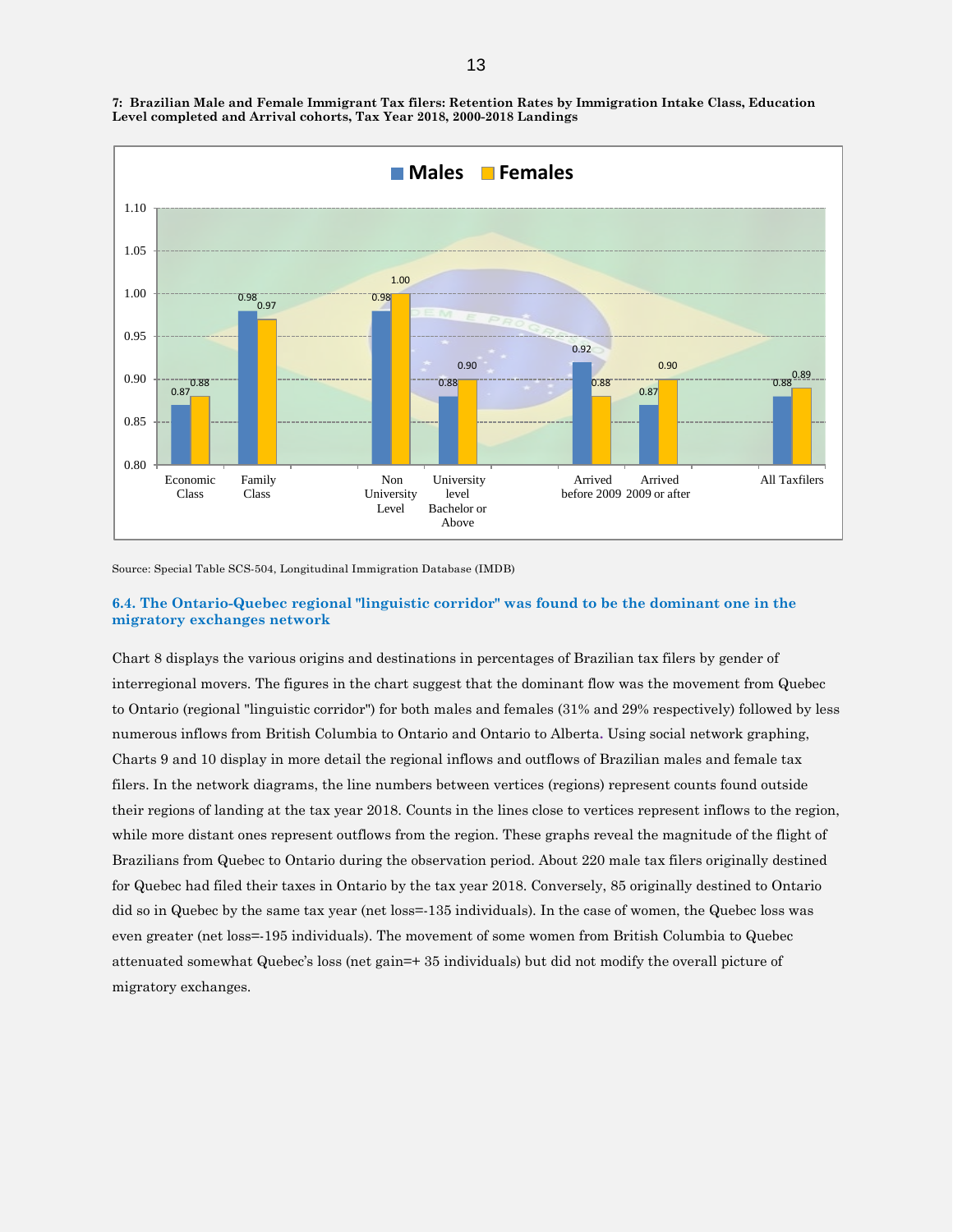

**Chart 8: Brazilian Male and Female Tax Filers: Regional Origins and Destinations (%) of Movers, Tax Year 2018, 2000-2018 Landings**

Source: Special Table SCS-504, Longitudinal Immigration Database (IMDB)



**Chart 9: Brazilian Male Immigrant Tax Filers: Network of Inflows and Outflows, Regions of Landing and Reporting, Tax Year 2018, 2000-2018 Landings**

Note: Source: Special Table SCS-504, Longitudinal Immigration Database (IMDB)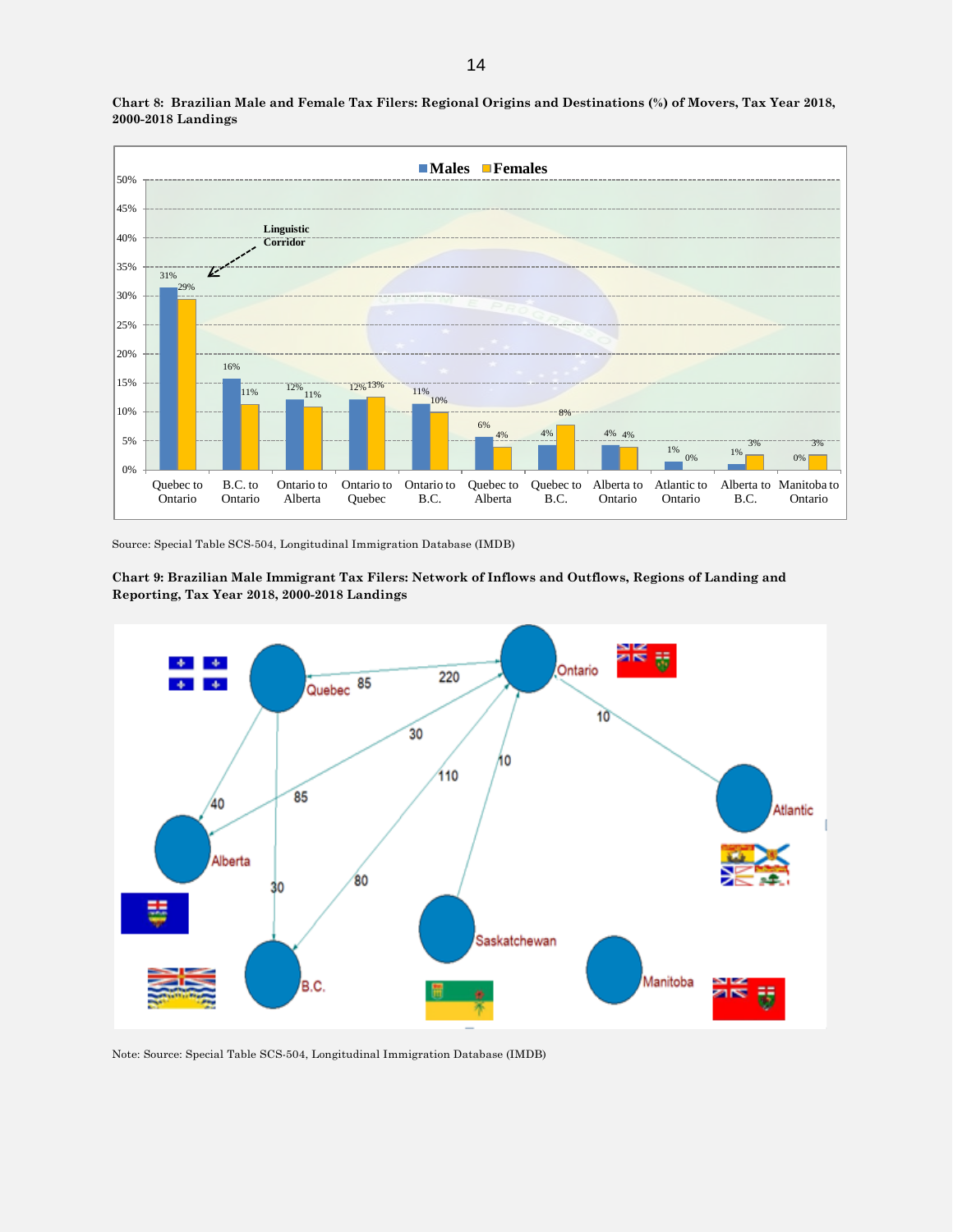

**Chart 10: Brazilian Female Immigrant Tax Filers: Inflows and Outflows, Regions of Landing and Reporting, Tax Year 2018, 2000-2018 Landings**

Source: Special Table SCS-504, Longitudinal Immigration Database (IMDB)

# **7.0. Post-Explorations Reflections**

Before reflecting on the findings of this analysis, it is important to mention some shortcomings present in the data and the scope of analysis. Firstly, the mobility behaviour of Brazilians was observed for aggregated yearly single cohorts (three arrival cohorts) fixed at one point of observation (the tax year 2018). This "snapshot" approach made it difficult to evaluate how each yearly cohort changed their migratory behavior at specific points in time. Several spatial moves could have also occurred between the tax year observation points. Secondly, information on inter-city (e.g. Toronto, Montreal, Vancouver, and other cities in the West), as well as intra-regional mobility, was not available in the IMDB table. Geographical regions do not "attract" or "repel" immigrants, major cities in regions do (Trovato, 2009). Thirdly, it should be noted that the reasons why Brazilian tax filers changed their place of residence since their arrival to Canada remain unknown. Data from focused surveys and qualitative research can reveal this aspect in more detail.

Brazilian immigration to Canada is unique within the Latin American immigration context not only in terms of the specific nature of the major push-pull drivers at work but because of the notable presence of women and/or university-educated workers in its midst (Mata, 2021a, 2021b)**[17](#page-14-0)**. The tracking study undertaken here suggests that both Brazilian men and women tax filers are individuals who have a great proportion of regional "stayers"

<span id="page-14-0"></span><sup>&</sup>lt;sup>17</sup> Focusing on Portuguese speakers and particularly on economic class admissions, there are significant differences between Brazilian and Portuguese immigrants to Canada in terms of educational attainment. In 2016, 79% of Brazilian economic class immigrants aged 25-54 held a university bachelor's degree or higher while among Portuguese immigrants this percentage was only 61%. Both male and female Brazilian immigrants displayed similar percentages (78% and 79% respectively).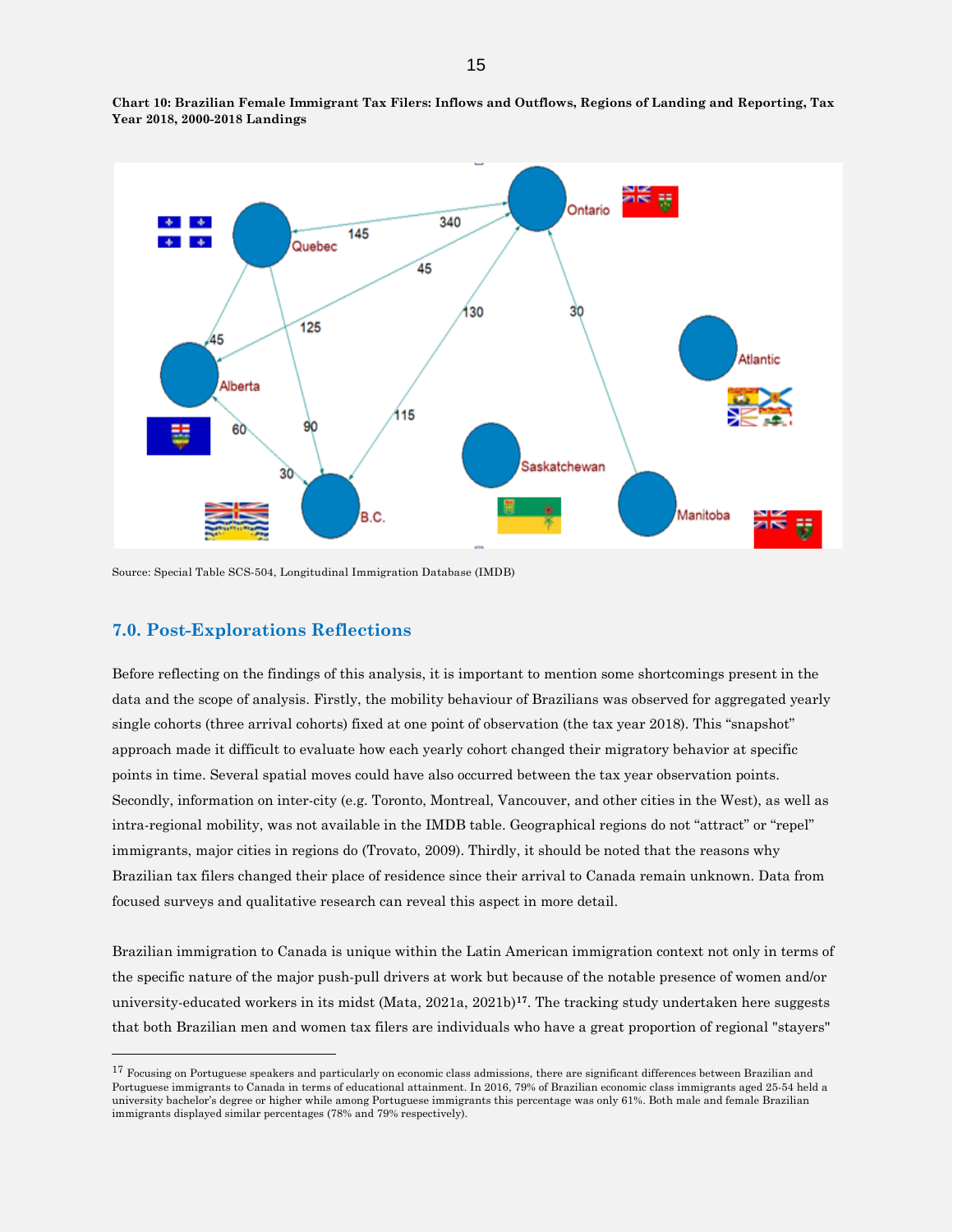(about 90%) and that most of them tend to remain in their original regions of landing for longer periods of time**[18](#page-15-0)**. This finding is interesting and many explanations may be offered in this regard. These range from satisfaction with regional working conditions, arranged employments at time of entry, unfamiliarity with the host country, lack of networks/contacts and "survival strategies" carried within the local labour markets without the necessity to undertake secondary migration. All these explanations need to be explored with qualitative research focusing on how migrations decisions are made by men and women.

Among those who decide to cross interregional boundaries, those who arrived as economic class immigrants and the university-educated were the most likely to do so. Stagnation in low-paid occupations in segmented labour markets has been pointed out as a major push-driving force by some scholars in the field (Vendramin, 2014). In the Goza and De Maris (2013) study the occupations filled by Brazilian men and women were in janitorial, service-cleaning, and construction-related types of activities. These activities were seen as "survival" activities of temporary nature for workers. Occupational tasks did not require higher education or on-the-job skill training, a situation which was very frustrating for professionals and other individuals who hold Brazilian postsecondary and university certificates.

Given that about a third of interregional mobility occurred in the French-English linguistic "corridor" during 2000-2018, it is also suspected that the French-speaking working milieu might have been an obstacle for some workers. Between 2006 and 2011, 4,700 Anglophone immigrants moved out of Quebec, most to Ontario and Alberta**[19](#page-15-1)**. As many Portuguese speakers are also Anglophones it is suspected that Brazilian immigrants are part of this contingent. Also, in light of the present study, more research needs to be conducted on how Brazilians view economic inequalities in Canadian regions. Brazilians left the Atlantic and Prairies provinces (except for Alberta) in larger numbers suggesting that they are particularly sensitive to the continuing disparities between these former regions and the more affluent parts of the country such as in Ontario and parts of the West. Brazilians moved towards the larger labour markets of Metropolitan Toronto and Vancouver as well as Calgary and Edmonton (Alberta) which offered them better occupational prospects and higher wages compared to their original regions of landing.

Finally, in terms of gender differentials, this study found that Brazilian women, who despite having a higher proportion of family class admissions which hinder somewhat their spatial mobility, were found to be as interregionally mobile as their male counterparts. More than a thousand women crossed the borders of Canadian regions during the 18 year observation period. Piscitelli (2008) notes that this finding may not be entirely unusual as Brazilian women have a long history of internal migration and that highly educated women are a very mobile group regardless of the migratory context being considered. This particular finding calls for more investigation on single women and those moving with spouses and children, paying special attention to stages in the life cycle. For many Brazilians, men and women alike adaptation to the host country may entail moving (either short distance or longer geographical distances) depending on personal circumstances.

<span id="page-15-0"></span><sup>18</sup> A previous study carried out by Mata (2021a) using an IMDB sample of 98,440 Latin American tax filers entering Canada between 2000- 2014 found that the regional "stayer" population represented about 80% of all captured (77% among men and 82% among women)<br><sup>19</sup> Source: https://www.canada.ca/en/immigration-refugees-citizenship/corporate/reports-statistics

<span id="page-15-1"></span>immigrants-english-mother-tongue.html, retrieved December 2021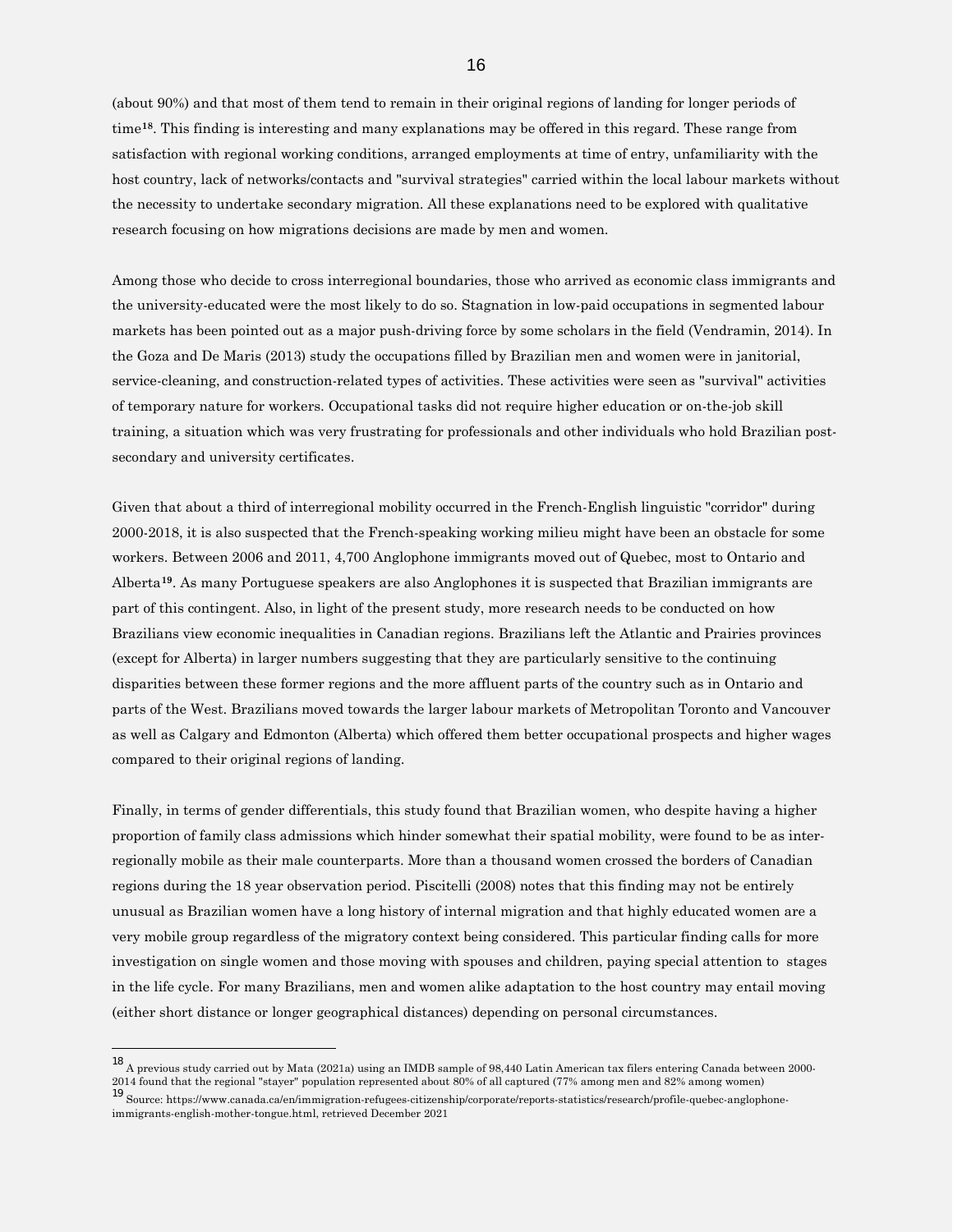# **8.0. References**

Barbosa, R. (2009). "Brazilian Immigration to Canada", Canadian Ethnic Studies, Vol. 41, No.1-2; 215-225.

Beserra, B. (2006). Brazilian Immigrants in the United States: Cultural Imperialism and Social Class. New York: LFB Scholarly Publishing.

Bonikowska, A., Hou, F., and Picot, G. (2015). Changes in the Regional Distribution of New Immigrants to Canada. Analytical Studies Branch Research Paper Series, Statistics Canada, Catalogue no. 11F0019M —No. 366 ISSN 1205-9153, ISBN 978-1-100-25751-8.

DeMaris, A. and Goza, F. (2003). "Unemployment Transitions among Brazilians in the United States and Canada", International Migration, Vol. 41, No. 5; 128-152.

Dekker, R., deGrip, A. and Heijke, H. (2002). The Effects of Training and Over-education On Career Mobility in a Segmented Labour Market. International Journal of Manpower, Vol. 23 No. 2, 2002, pp. 106-125.

Goza, F. and Marteleto, L. (1998). "An Examination of Remittance Activity Among Brazilian Immigrants in the U.S. and Canada", XI Encontro Nacional de Estudos Populacionais da ABEP, 551-575.

Nunez, F. (2012). Current Perspectives and Future Directions in Portuguese-Canadian Studies, Portuguese Studies Review V 20 7-31

Margolis, M. (1994). Little Brazil: An Ethnography of Brazilian Immigrants in New York City. New Jersey: Princeton University Press.

Magalhaes, L., Gastaldo, D. Martinelli, G., Hentges, A., Dowbor, T. P. (2008) The Many Faces of Brazilian Immigrants in Ontario. Brazil-Angola Community Information Centre, Toronto., ISBN 978-0-9810599-0-7

Messias, K. (2008). "Transnational Perspectives on Women's Domestic Work: Experiences of Brazilian Immigrants in the United States", Women and Health, Vol. 33, No. 1-2; 1-20.

 Mata, F. (2020). Exploring the Ethnic Immigrant Inflows from Latin America to Canada: 1981-2016. Paper presented at the 2020 REDAN-UNAM conference, Mexico City, May 18-20., OSF Research Papers, Available at: https://osf.io/preprints/socarxiv/a[8e2z/](https://osf.io/preprints/socarxiv/qm6h3/)

Mata, F. (2021a). Interregional Mobility of Latin American Immigrants in Canada: Explorations Using Tax Filer Data, OSF Research Papers, Available at: https://osf.io/preprints/socarxiv/qm6h3/

Mata, F. (2021b). The Immigrant Waves from Latin American to Canada: A Look at Immigration and Census Statistics, OSF papers. Available at: https://osf.io/preprints/socarxiv/kn4dy/

Picot, G. (2004). "The Deteriorating Economic Welfare of Canadian Immigrants", Canadian Journal of Urban Research, Vol. 13, No. 1; 25045.

Piscitelli, A. (2008). Looking for New Worlds: Brazilian Women as International Migrants, Signs Journal of Women in Culture and Society 33(4):784-793, DOI:10.1086/528747

Trovato, F. (2009). Canada's Population in a Global Context: An Introduction to Social Demography, Oxford University Press

Van Hear, N. Bakewell, O. & Long, K. (2018) Push-pull plus: reconsidering the drivers of migration, Journal of Ethnic and Migration Studies, 44:6, 927-944, DOI: 10.1080/1369183X.2017.1384135

Vendramin, G. (2018). Occupational Mobility of Brazilians in Brazilian Immigrants in Segmented Labour Markets, Major Research Paper Presented in partial fulfillment of the requirements for the degree of Master of Arts, Toronto: Ryerson University